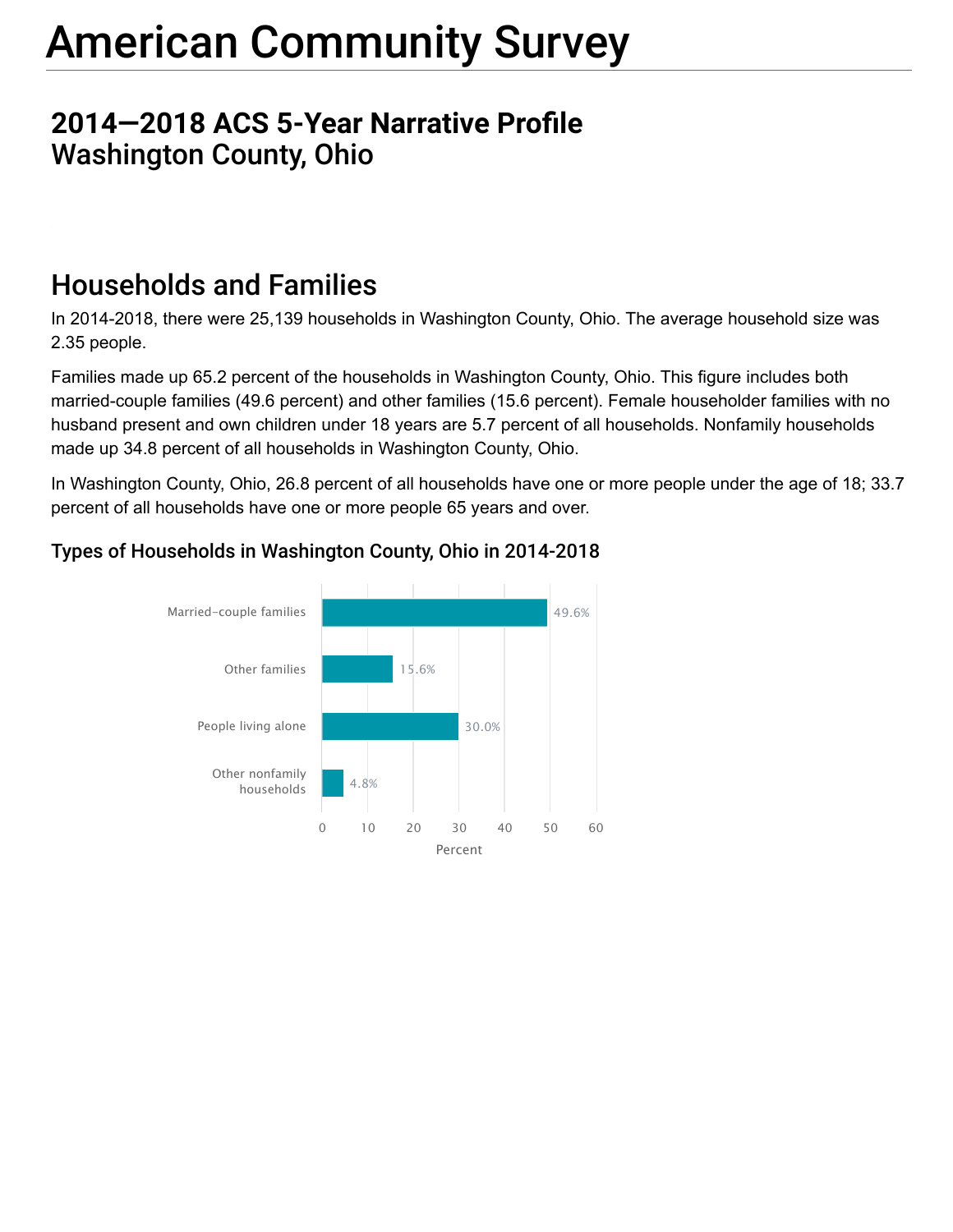#### Marital status

Among persons 15 and older, 52.9 percent of males and 50.2 percent of females are currently married.

| <b>Population 15 years and over</b> | <b>Males</b> | <b>Females</b> |
|-------------------------------------|--------------|----------------|
| Never married                       | 30.7         | 24.0           |
| Now married, except separated       | 52.9         | 50.2           |
| Separated                           | 0.9          | 1.8            |
| Widowed                             | 3.9          | 11.8           |
| <b>Divorced</b>                     | 11.5         | 12.2           |

#### Grandparents and grandchildren

In Washington County, Ohio, 1,306 grandparents lived with their grandchildren under 18 years old. Of those grandparents, 48.2 percent were responsible for the basic needs of their grandchildren.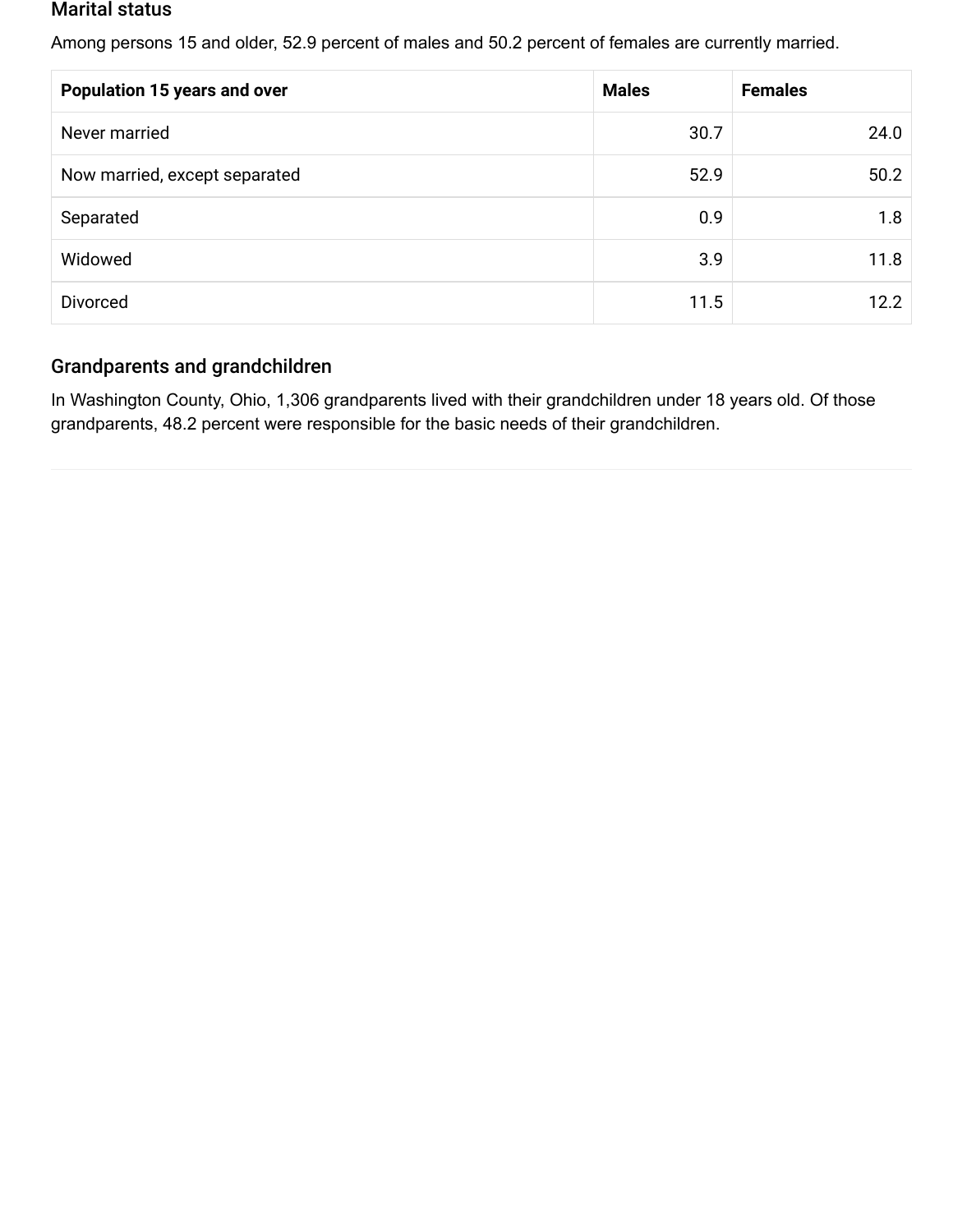### Nativity and Foreign Born

In 2014-2018, an estimated 98.7 percent of the people living in Washington County, Ohio were U.S. natives. 61.9 percent of the Washington County, Ohio population were living in the state where they were born.

Approximately 1.3 percent of Washington County, Ohio residents in 2014-2018 were foreign-born. 47.8 percent of foreign born were naturalized U.S. citizens and an estimated 64.9 percent entered the country before the year 2010.

Foreign-born residents of Washington County, Ohio come from different parts of the world. The bar graph below displays the percentage of foreign born from each world region of birth in 2014-2018 for Washington County, Ohio.



### Region of Birth for the Foreign-Born Population in Washington County, Ohio in 2014-2018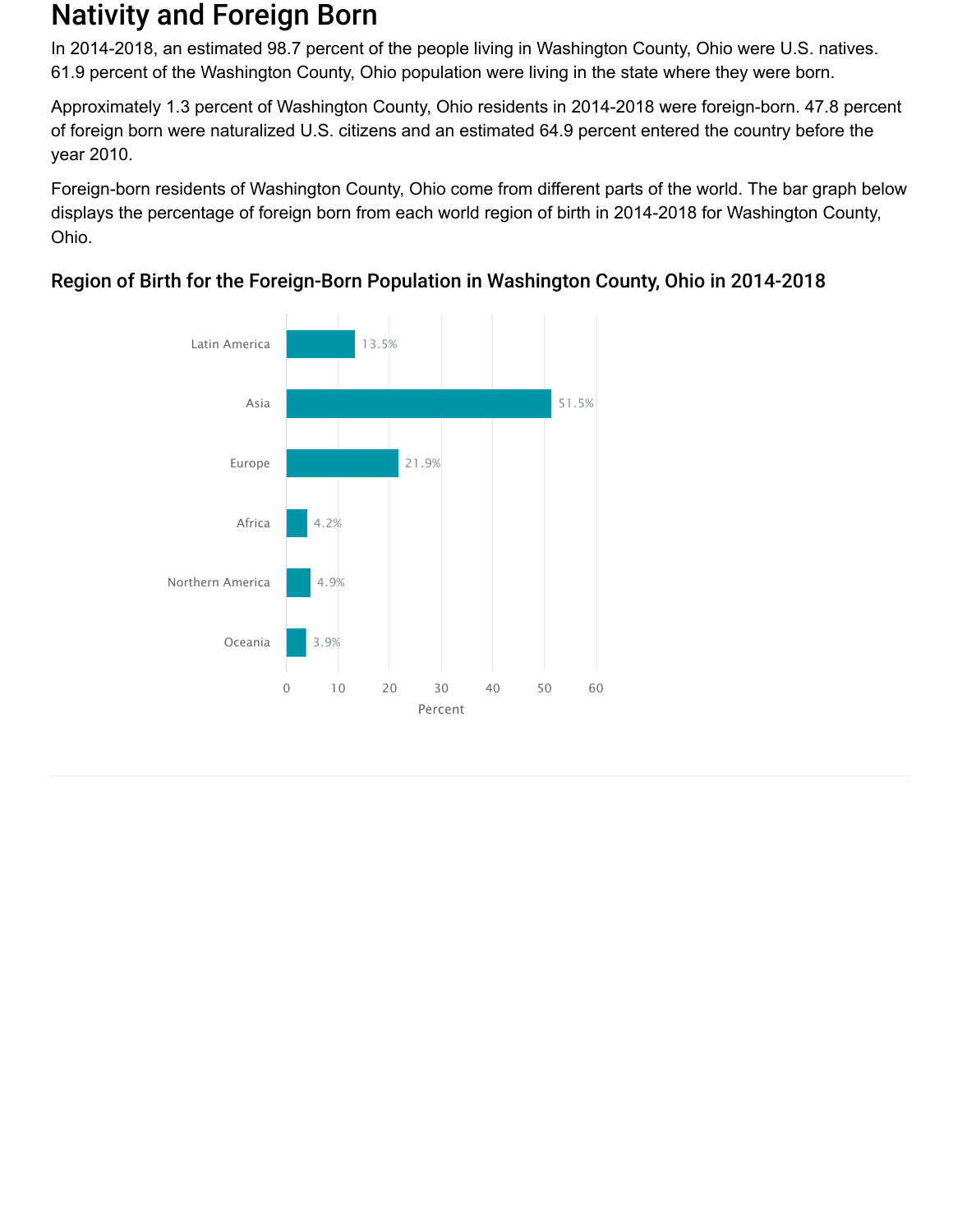## Language

Among people at least five years old living in Washington County, Ohio in 2014-2018, 2.3 percent spoke a language other than English at home. Spanish was spoken by 1.1 percent of people at least five years old; 0.6 percent reported that they did not speak English "very well."

#### Percent of the Population 5 years and over who Speak a Language other than English in Washington County, Ohio in 2014-2018

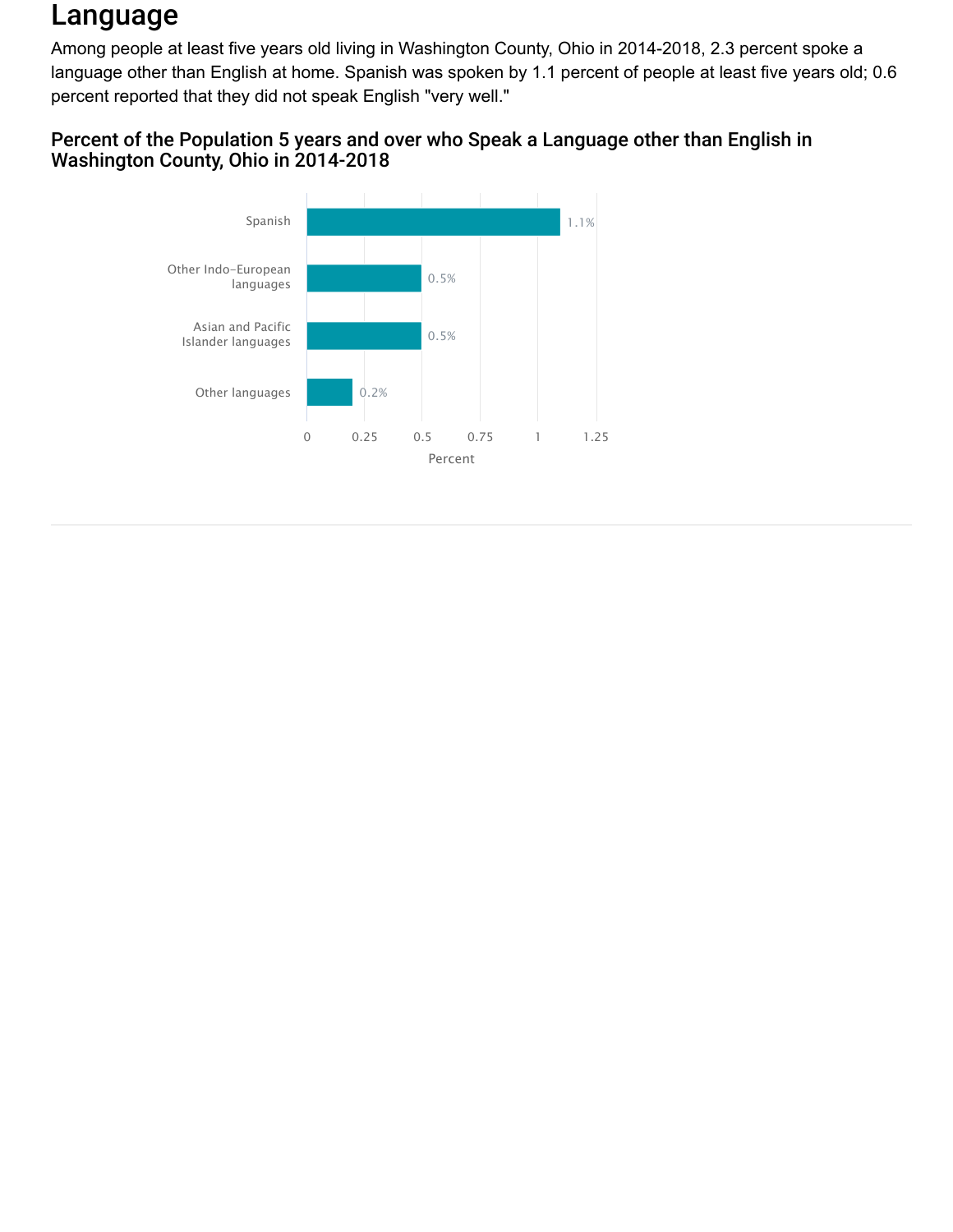### Geographic Mobility

In 2014-2018, 89.2 percent of the people at least one year old living in Washington County, Ohio were living in the same residence one year earlier.

### Geographic Mobility of Residents of Washington County, Ohio in 2014-2018

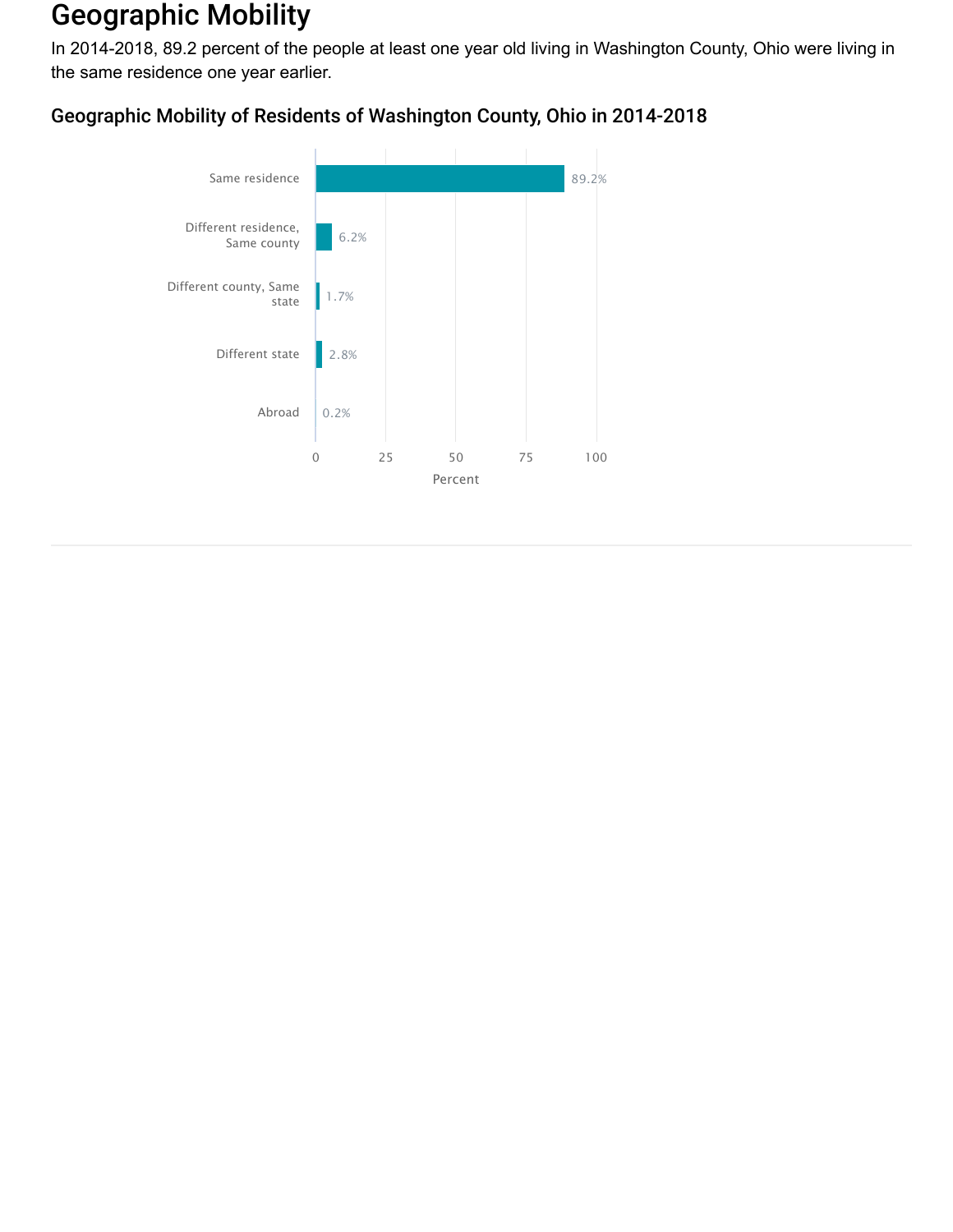### Education

In 2014-2018, 90.9 percent of people 25 years and over had at least graduated from high school and 19.2 percent had a bachelor's degree or higher. An estimated 9.1 percent did not complete high school.

The total school enrollment in Washington County, Ohio was 12,672 in 2014-2018. Nursery school enrollment was 653 and kindergarten through 12th grade enrollment was 9,007. College or graduate school enrollment was 3,012.



#### Educational Attainment of People in Washington County, Ohio in 2014-2018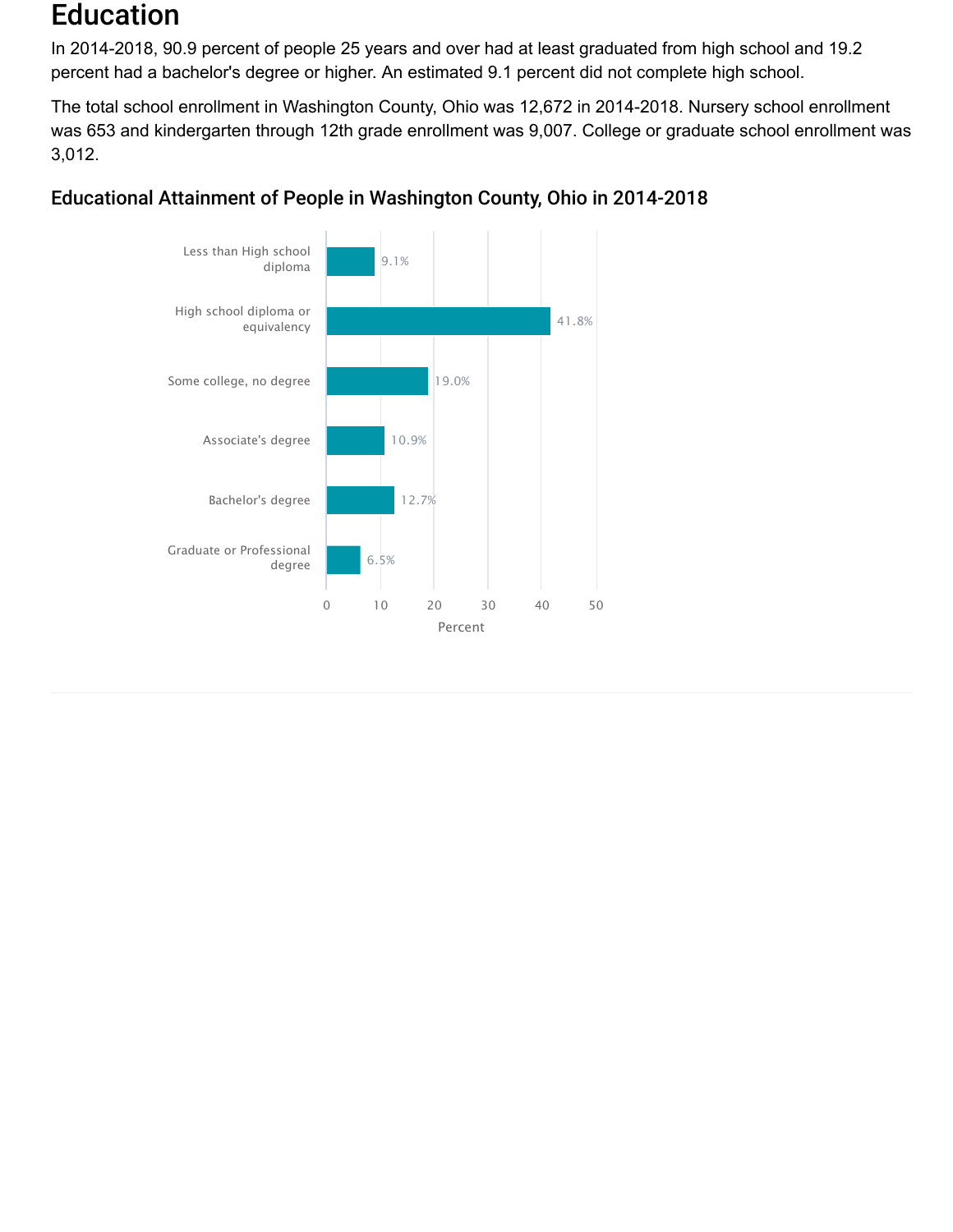### **Disability**

In Washington County, Ohio, among the civilian noninstitutionalized population in 2014-2018, 20.4 percent reported a disability. The likelihood of having a disability varied by age - from 7.6 percent of people under 18 years old, to 18.1 percent of people 18 to 64 years old, and to 40.7 percent of those 65 and over.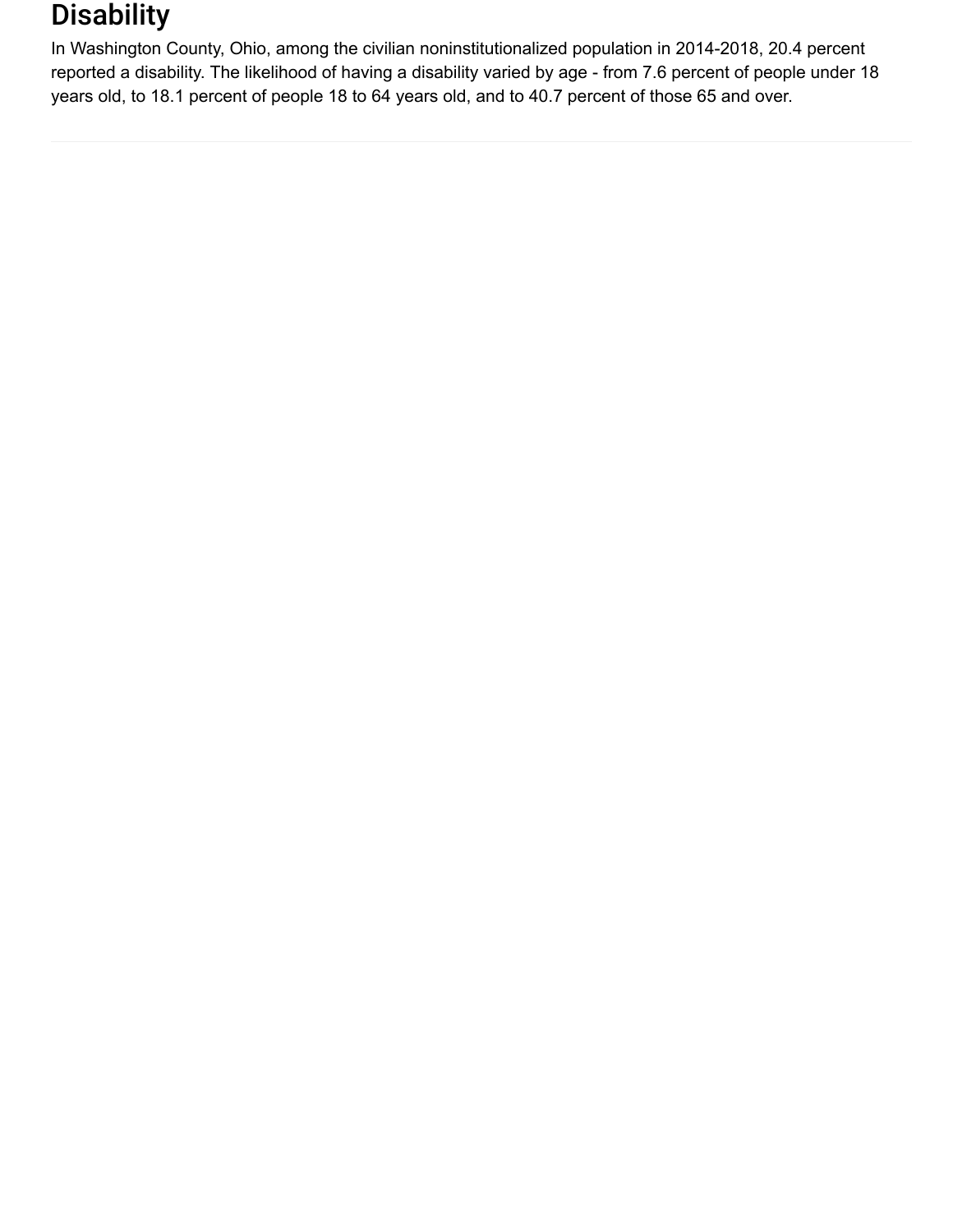### Employment Status and Type of Employer

In Washington County, Ohio, 53.9 percent of the population 16 and over were employed; 43.8 percent were not currently in the labor force.

An estimated 81.3 percent of the people employed were private wage and salary workers; 13.1 percent were federal, state, or local government workers; and 5.6 percent were self-employed in their own (not incorporated) business.

| <b>Class of worker</b>                                 | <b>Number</b> | <b>Percent</b> |
|--------------------------------------------------------|---------------|----------------|
| Private wage and salary workers                        | 21,988        | 81.3           |
| Federal, state, or local government workers            | 3,538         | 13.1           |
| Self-employed workers in own not incorporated business | 1,506         | 5.6            |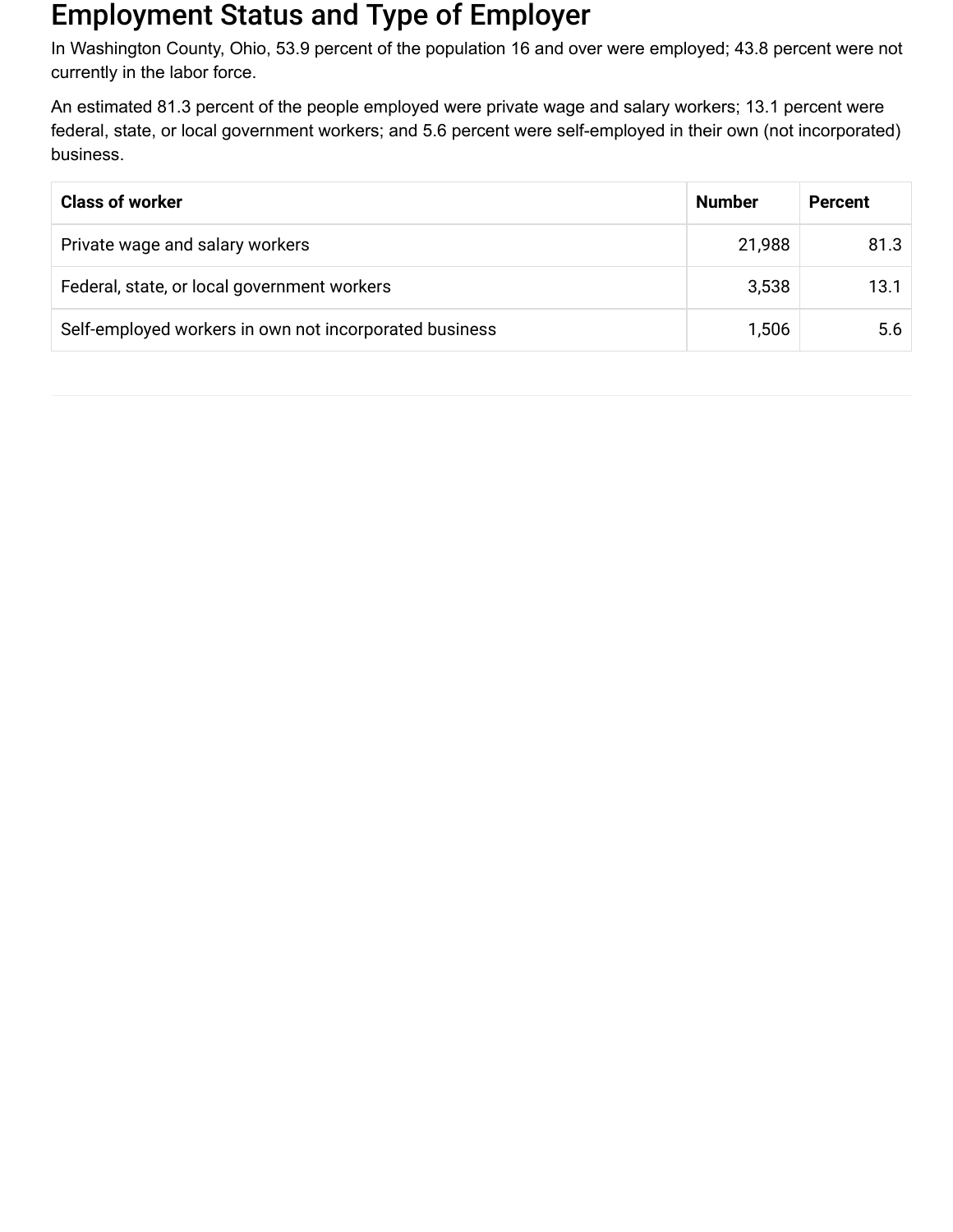### Industries

In 2014-2018, the civilian employed population 16 years and older in Washington County, Ohio worked in the following industries:



### Percent by Industry in Washington County, Ohio in 2014-2018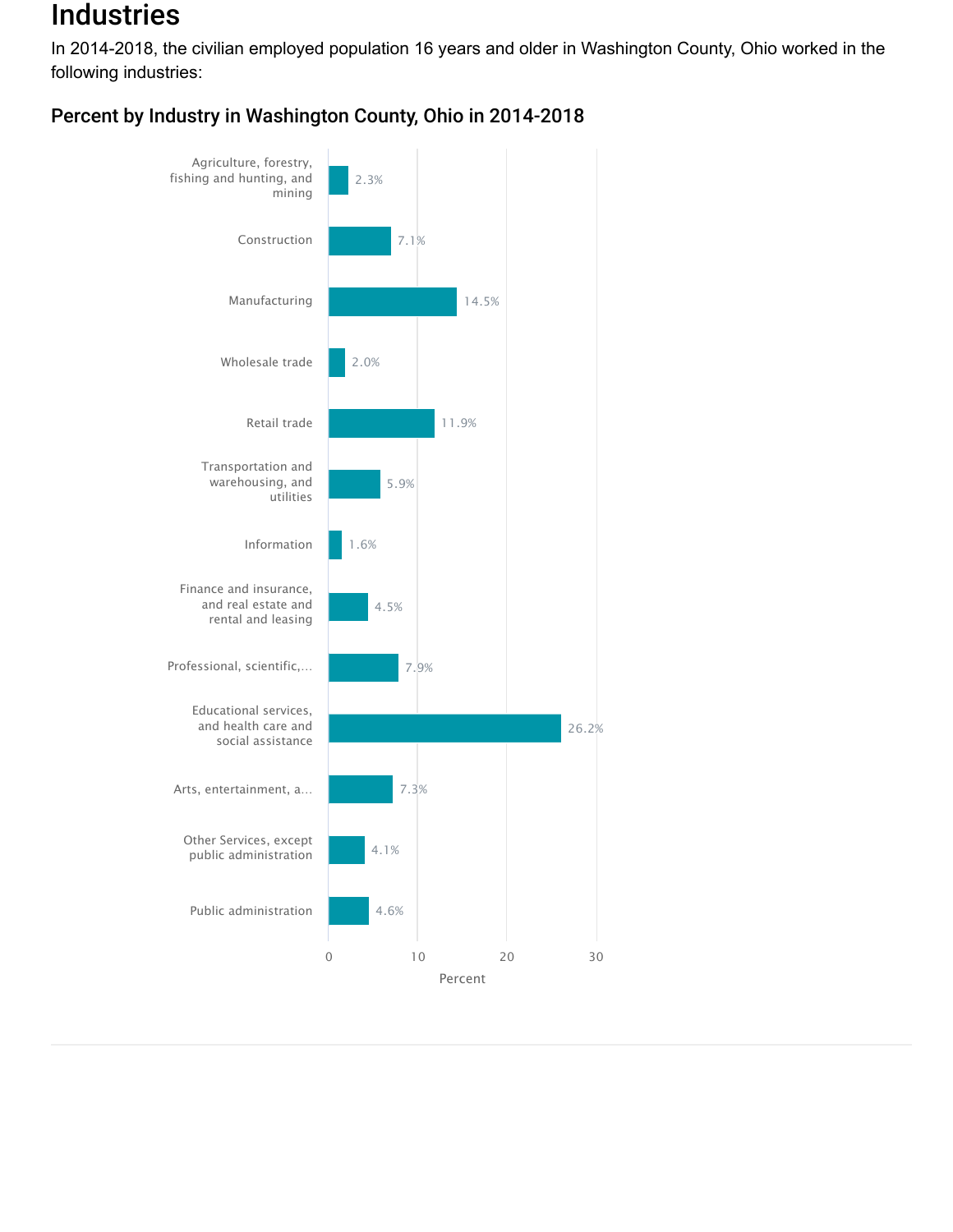### **Occupations**

Occupations for the Civilian Employed Population 16 Years and over in Washington County, Ohio in 2014-2018

| Civilian employed population 16 years and over               | <b>Number</b> | <b>Percent</b> |
|--------------------------------------------------------------|---------------|----------------|
| Management, business, sciences, and arts occupations         | 8,280         | 30.6           |
| Service occupations                                          | 5,028         | 18.6           |
| Sales and office occupations                                 | 5,887         | 21.8           |
| Natural resources, construction, and maintenance occupations | 3,285         | 12.1           |
| Production, transportation, and material moving occupations  | 4,580         | 16.9           |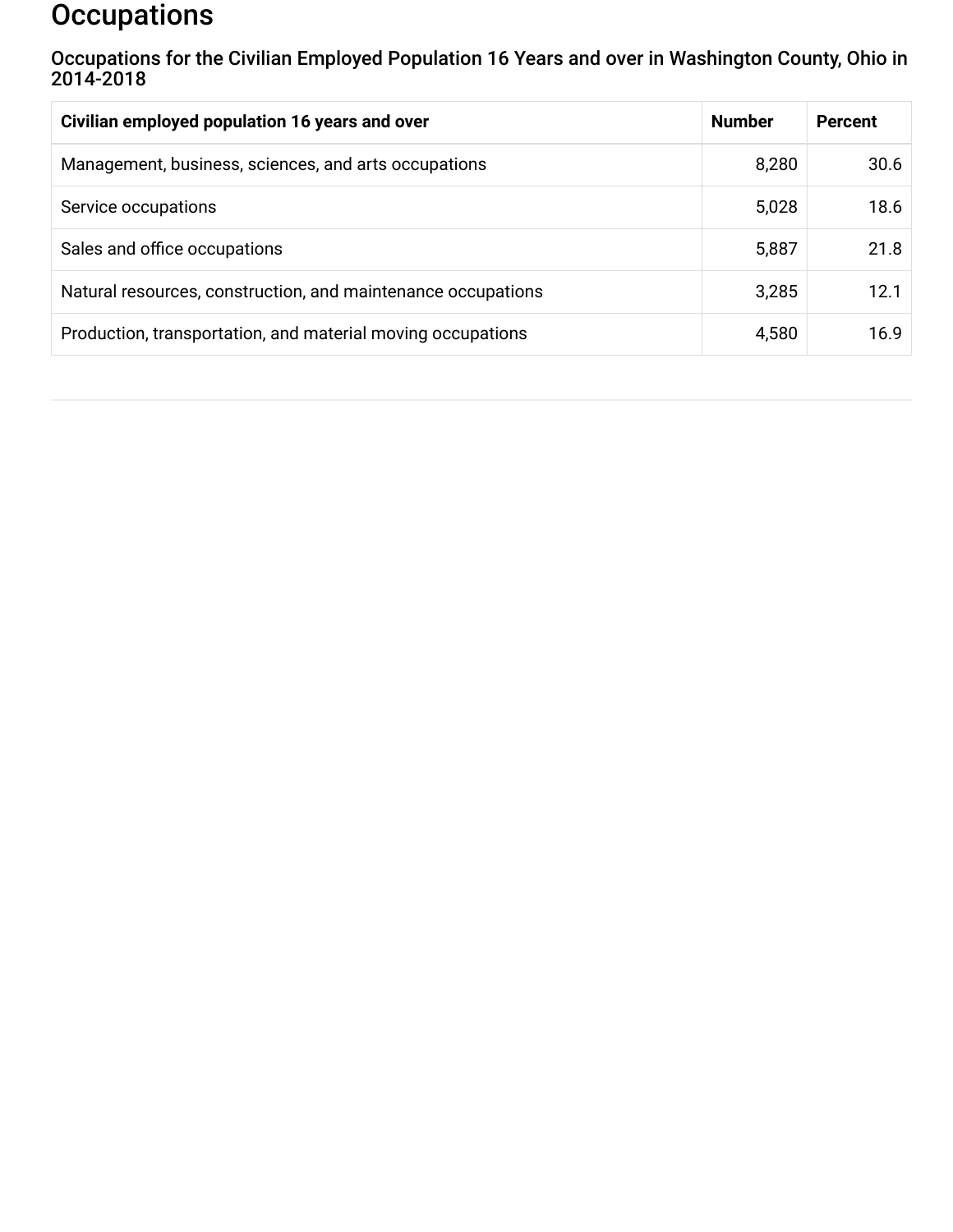### Commuting to Work

An estimated 83.1 percent of Washington County, Ohio workers drove to work alone in 2014-2018, and 8.6 percent carpooled. Among those who commuted to work, it took them on average 22.8 minutes to get to work.

Percent of Workers 16 and over Commuting by Mode in Washington County, Ohio in 2014-2018

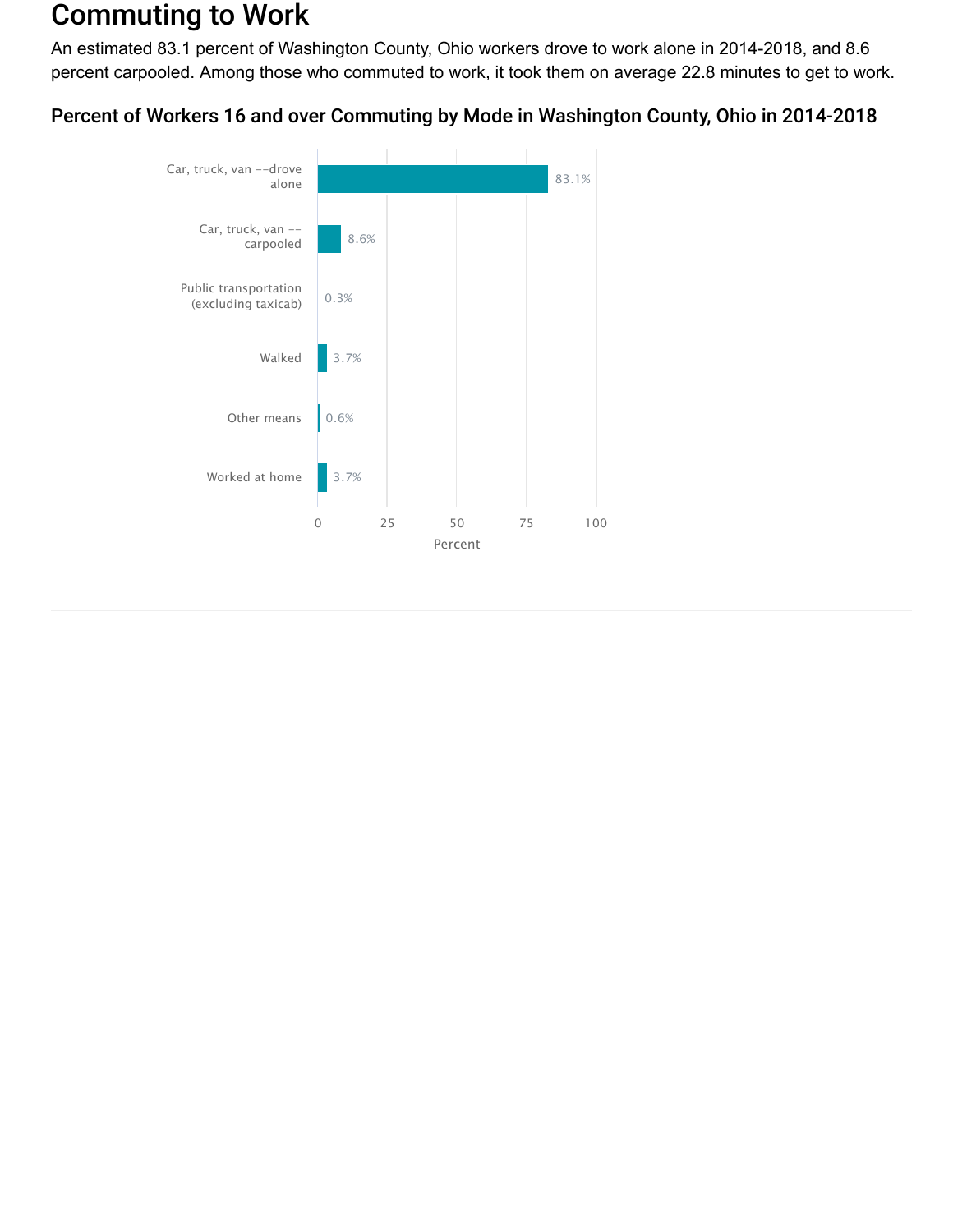### Income

The median income of households in Washington County, Ohio was \$48,572. An estimated 7.2 percent of households had income below \$10,000 a year and 2.6 percent had income over \$200,000 or more.



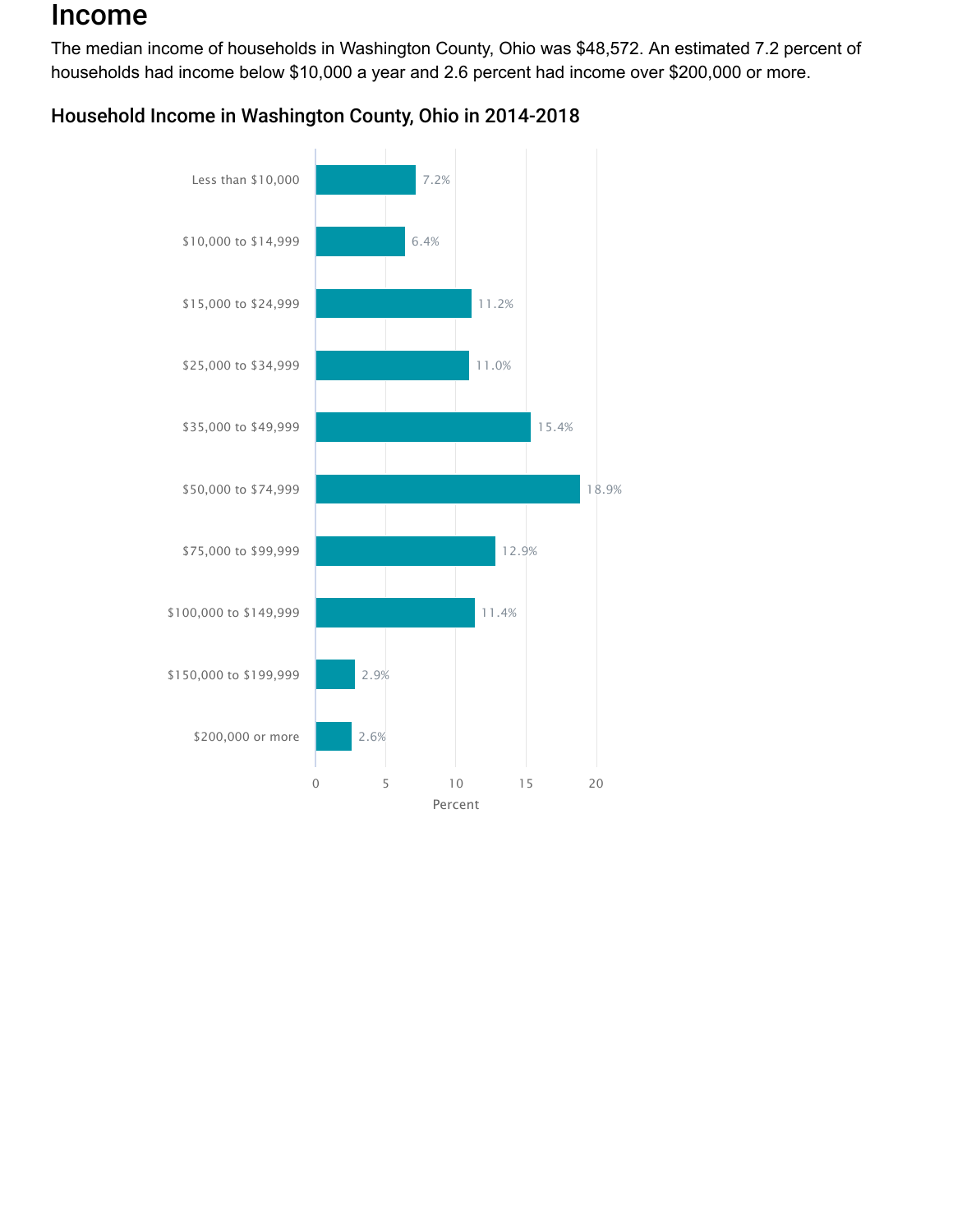Median earnings for full-time year-round workers was \$40,487. Male full-time year-round workers had median earnings of \$47,838. Female full-time year-round workers had median earnings of \$32,376.

#### Median Earnings for Full-Time Year-Round Workers by Sex in Washington County, Ohio in 2014- 2018



An estimated 70.6 percent of households received earnings. An estimated 37.0 percent of households received Social Security and an estimated 27.8 percent of households received retirement income other than Social Security. The average income from Social Security was \$18,190. These income sources are not mutually exclusive; that is, some households received income from more than one source.

#### Proportion of Households with Various Income Sources in Washington County, Ohio in 2014-2018

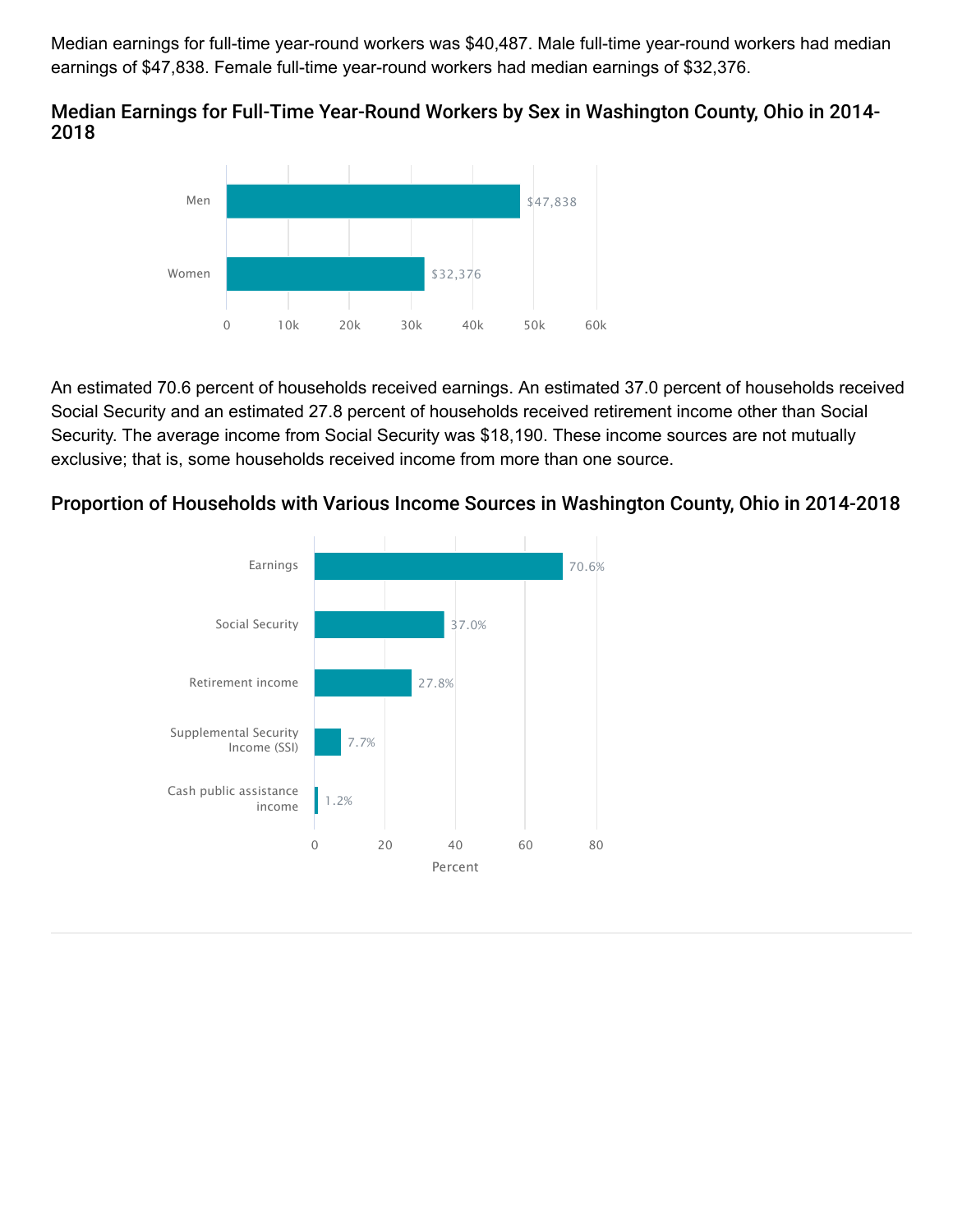### Poverty and Participation in Government Programs

In 2014-2018, 15.1 percent of people were in poverty. An estimated 20.0 percent of children under 18 were below the poverty level, compared with 8.7 percent of people 65 years old and over. An estimated 15.7 percent of people 18 to 64 years were below the poverty level.



#### Poverty Rates in Washington County, Ohio in 2014-2018

In 2014-2018, 13.5 percent of households received SNAP (the Supplemental Nutrition Assistance Program). An estimated 46.7 percent of households that received SNAP had children under 18, and 31.7 percent of households that received SNAP had one or more people 60 years and over. An estimated 27.0 percent of all households receiving SNAP were families with a female householder and no husband present. An estimated 22.4 percent of households receiving SNAP had two or more workers in the past 12 months.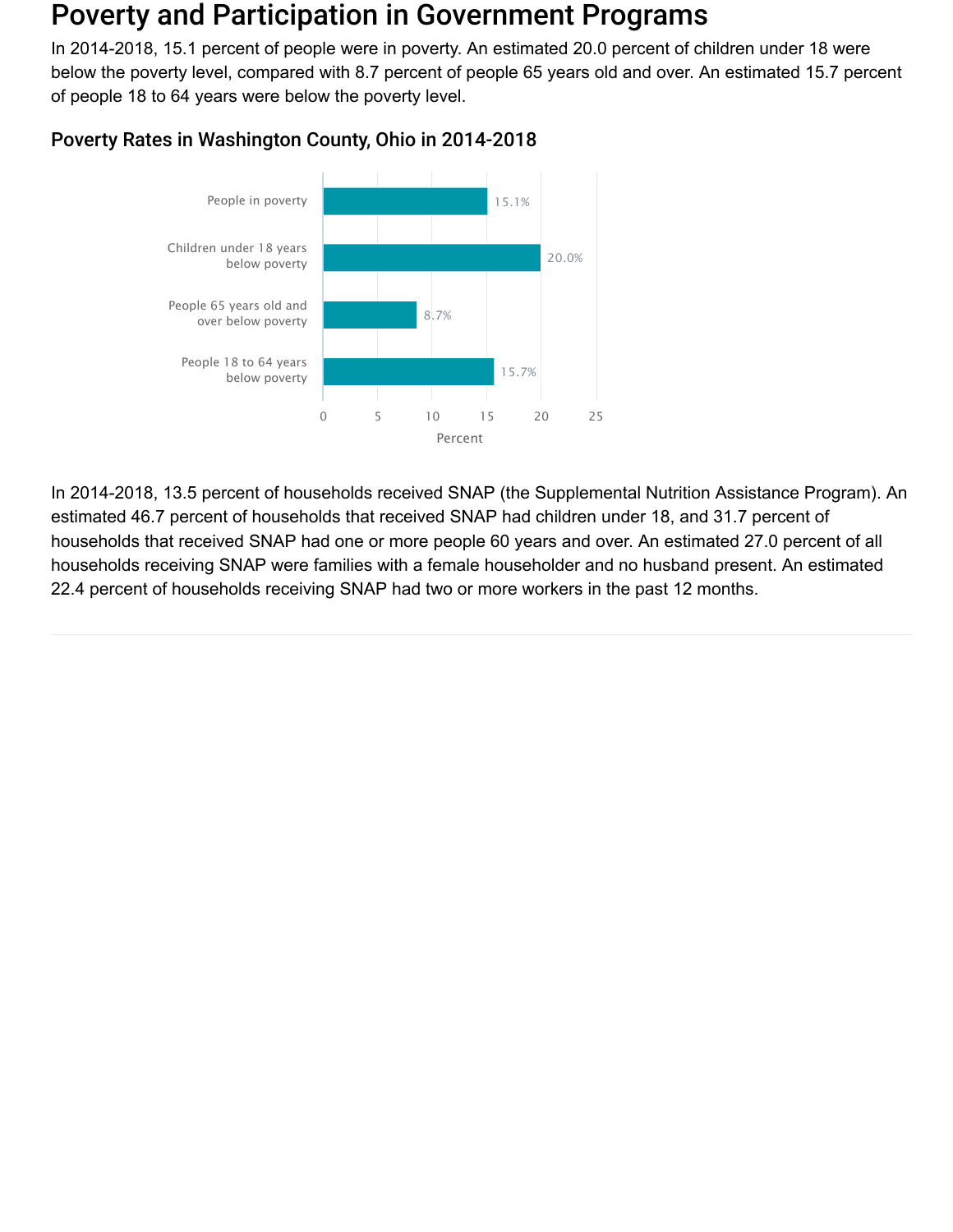# Health Insurance

Among the civilian noninstitutionalized population in Washington County, Ohio in 2014-2018, 93.2 percent had health insurance coverage and 6.8 percent did not have health insurance coverage. Private coverage was 67.7 percent and government coverage was 40.9 percent, respectively. The percentage of children under the age of 19 with no health insurance coverage was 3.5 percent.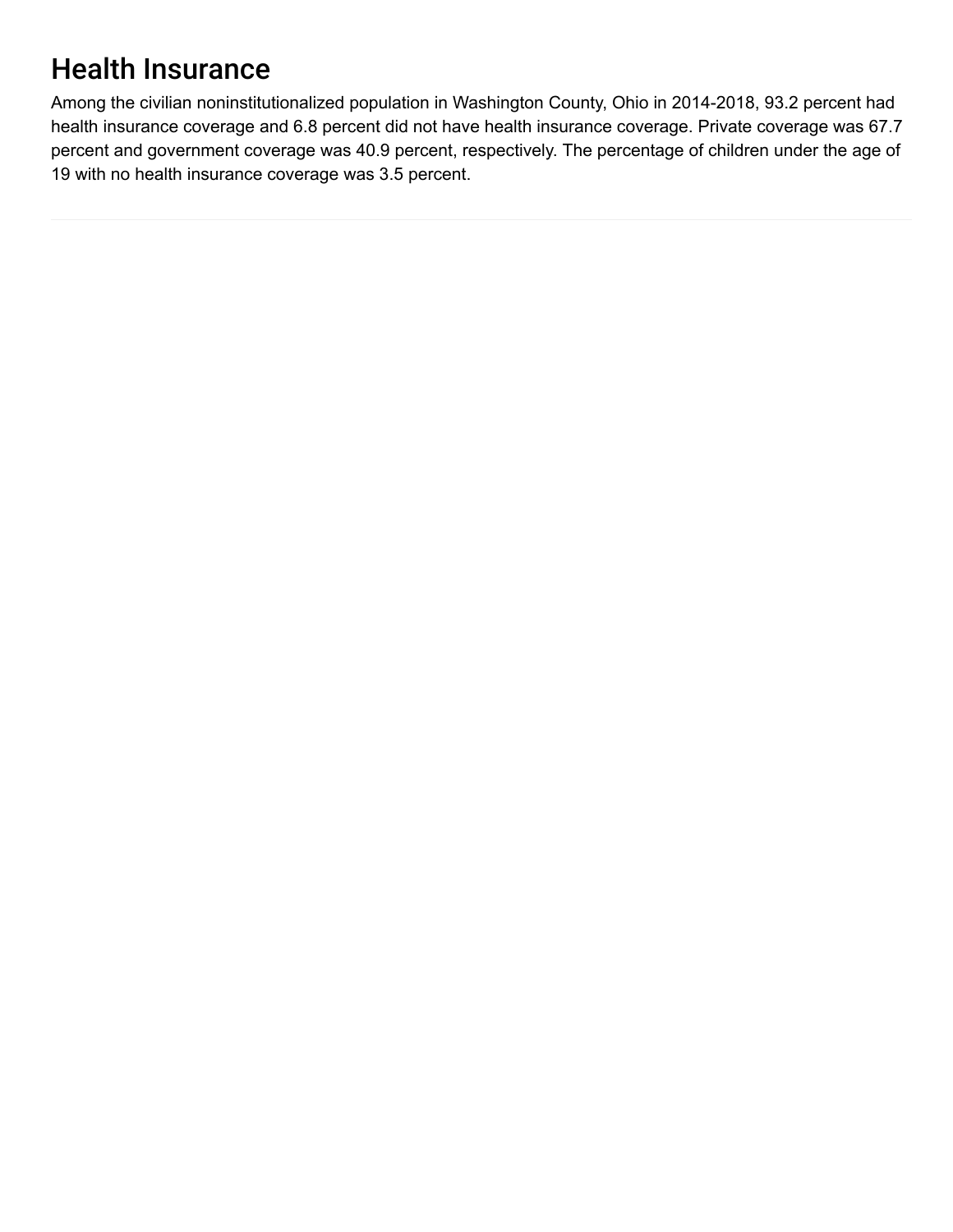# Population

In 2014-2018, Washington County, Ohio had a total population of 60,671 – 30,718 (50.6 percent) females and 29,953 (49.4 percent) males. The median age was 44.1 years. An estimated 19.8 percent of the population was under 18 years, 31.5 percent was 18 to 44 years, 28.8 percent was 45 to 64 years, and 20.0 percent was 65 years and older.



#### Population by Age and Sex for Washington County, Ohio in 2014-2018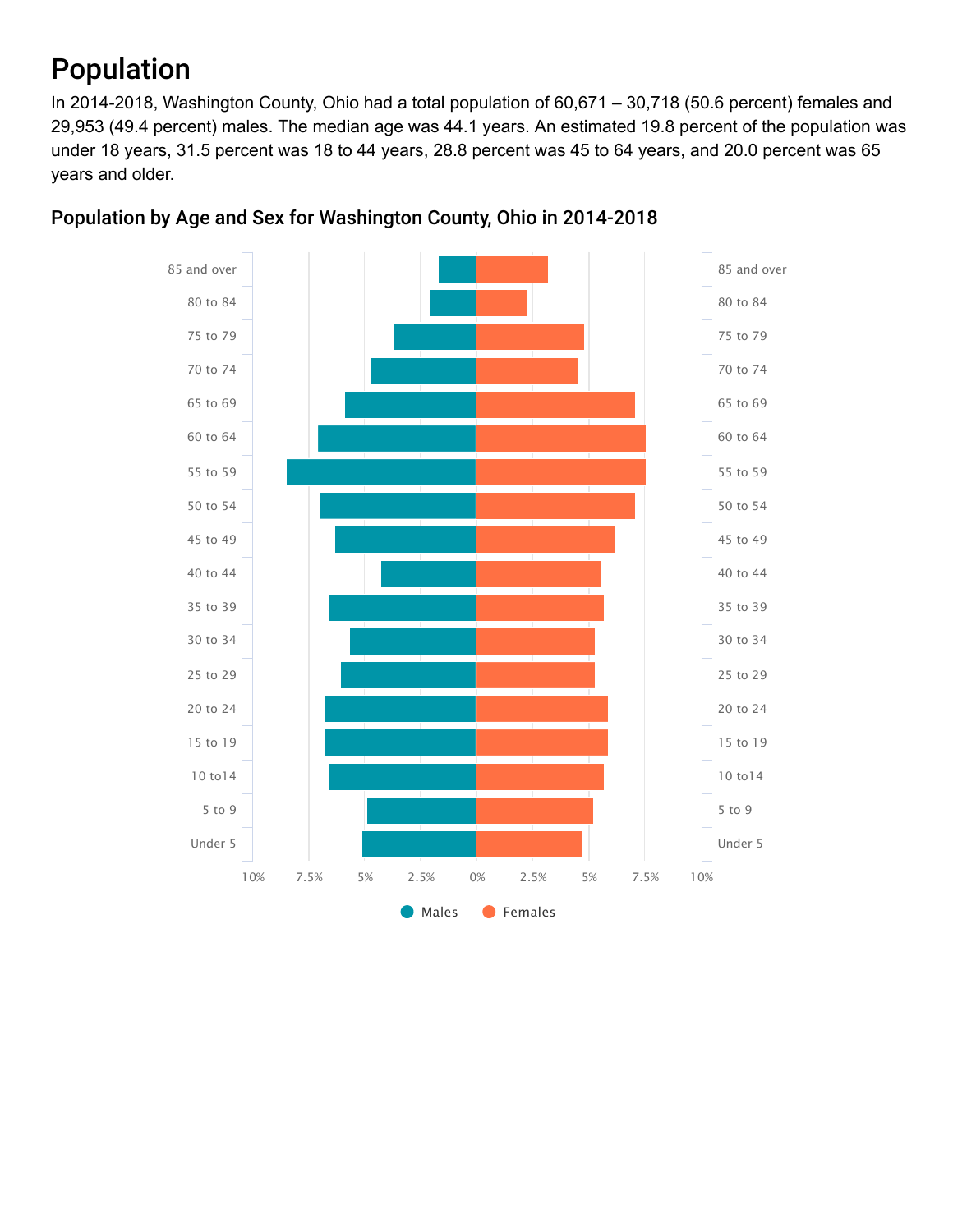#### Race and Hispanic origin

For people reporting one race alone, 95.8 percent were White; 1.2 percent were Black or African American; 0.5 percent were American Indian and Alaska Native; 0.6 percent were Asian; 0.0 percent were Native Hawaiian and Other Pacific Islander, and 0.4 percent were some other race. An estimated 1.4 percent reported two or more races. An estimated 1.1 percent of the people in Washington County, Ohio were Hispanic. An estimated 95.1 percent of the people in Washington County, Ohio were White non-Hispanic. People of Hispanic origin may be of any race.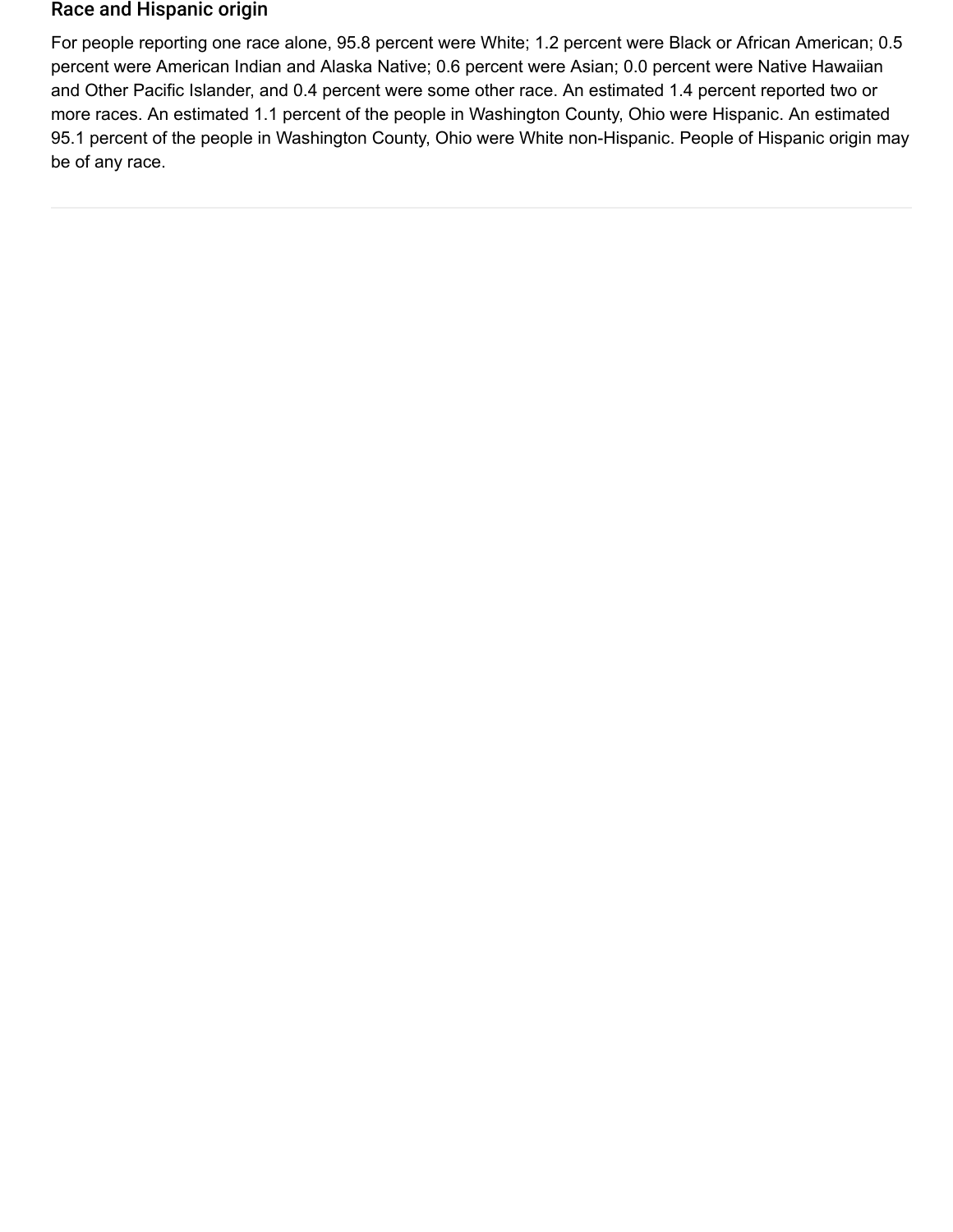# Housing Inventory Characteristics

In 2014-2018, Washington County, Ohio had a total of 28,236 housing units. Of these housing units, 75.2 percent were single-family houses either not attached to any other structure or attached to one or more structures (commonly referred to as "townhouses" or "row houses"). 12.5 percent of the housing units were located in multi-unit structures, or those buildings that contained two or more apartments. 12.2 percent were mobile homes, while any remaining housing units were classified as "other," which included boats, recreational vehicles, vans, etc.



### Types of Housing Units in Washington County, Ohio in 2014-2018

3.4 percent of the housing inventory was comprised of houses built since 2010, while 23.3 percent of the houses were first built in 1939 or earlier. The median number of rooms in all housing units in Washington County, Ohio was 5.9 rooms, and of these housing units 65.0 percent had three or more bedrooms.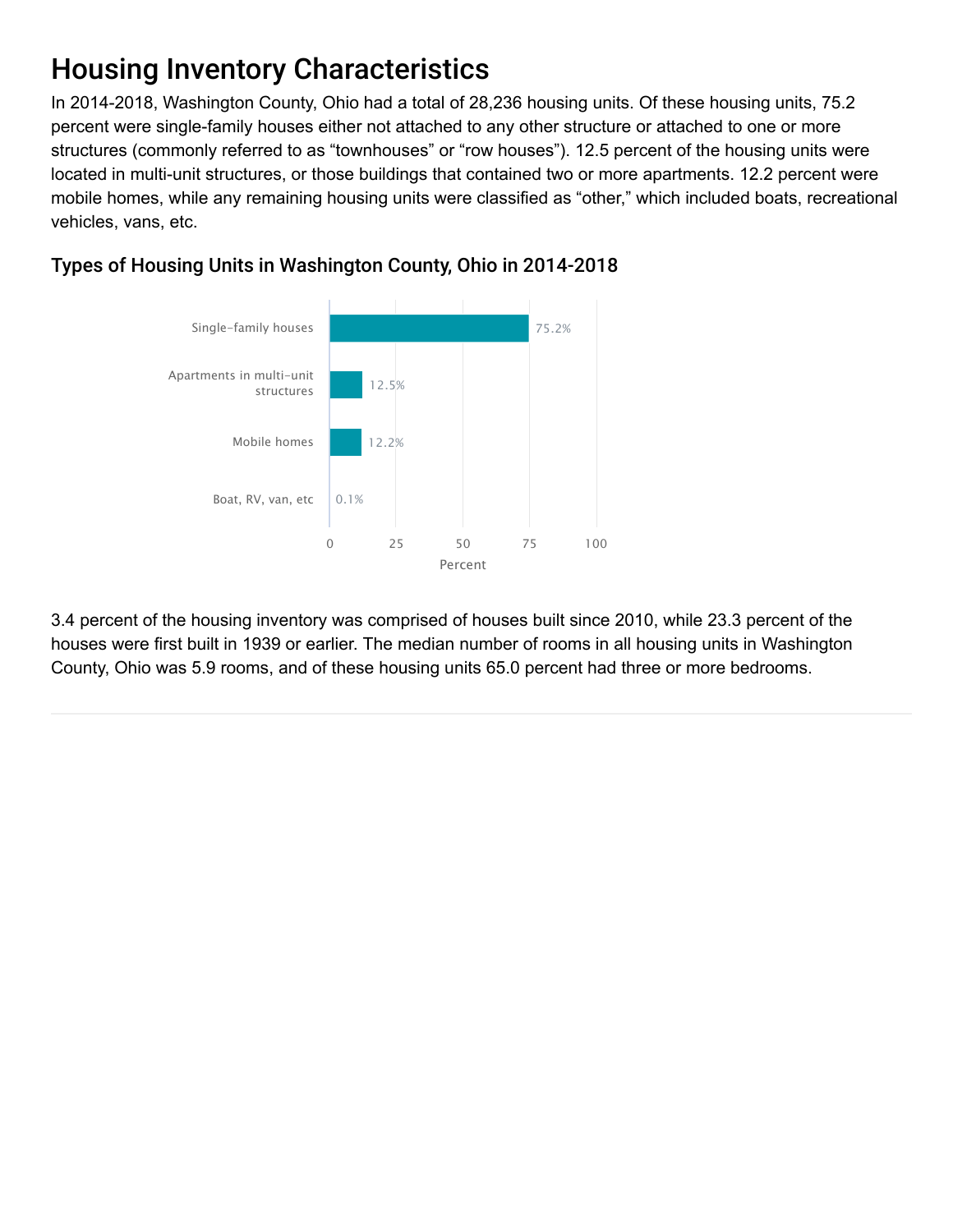# Occupied Housing Characteristics

In 2014-2018, Washington County, Ohio had 25,139 housing units that were occupied or had people living in them, while the remaining 3,097 were vacant. Of the occupied housing units, the percentage of these houses occupied by owners (also known as the homeownership rate) was 73.9 percent while renters occupied 26.1 percent. The average household size of owner-occupied houses was 2.42 and in renter-occupied houses it was 2.15.

14.4 percent of householders of these occupied houses had moved into their house since 2015, while 21.4 percent moved into their house in 1989 or earlier. Households without a vehicle available for personal use comprised 6.0 percent and another 27.0 percent had three or more vehicles available for use.

The following chart provides the primary fuel used to heat houses in Washington County, Ohio:



### House Heating Fuel Used in Washington County, Ohio in 2014-2018

<sup>†</sup>This category includes utility, bottled, tank, or LP gas.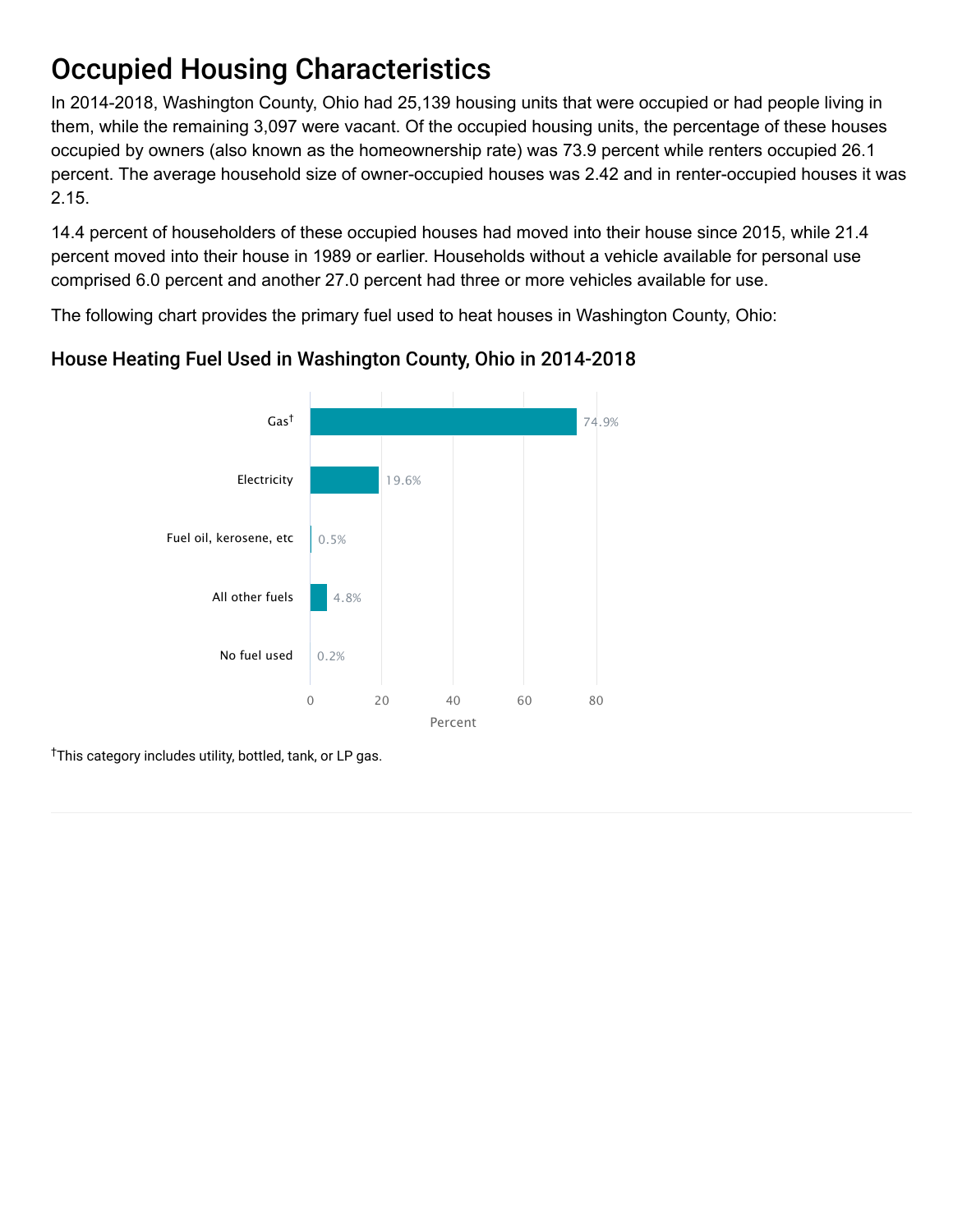# Financial Characteristics and Housing Costs

In 2014-2018, the median property value for owner-occupied houses in Washington County, Ohio was \$125,600.

Of the owner-occupied households, 49.4 percent had a mortgage. 50.6 percent owned their houses "free and clear," that is without a mortgage or loan on the house. The median monthly housing costs for owners with a mortgage was \$1,089 and for owners without a mortgage it was \$381.

For renter-occupied houses, the median gross rent for Washington County, Ohio was \$659. Gross rent includes the monthly contract rent and any monthly payments made for electricity, gas, water and sewer, and any other fuels to heat the house.

Households that pay thirty percent or more of their income on housing costs are considered cost-burdened. In 2014-2018, cost-burdened households in Washington County, Ohio accounted for 23.6 percent of owners with a mortgage, 9.8 percent of owners without a mortgage, and 44.7 percent of renters.

### Occupants with a Housing Cost Burden in Washington County, Ohio in 2014-2018

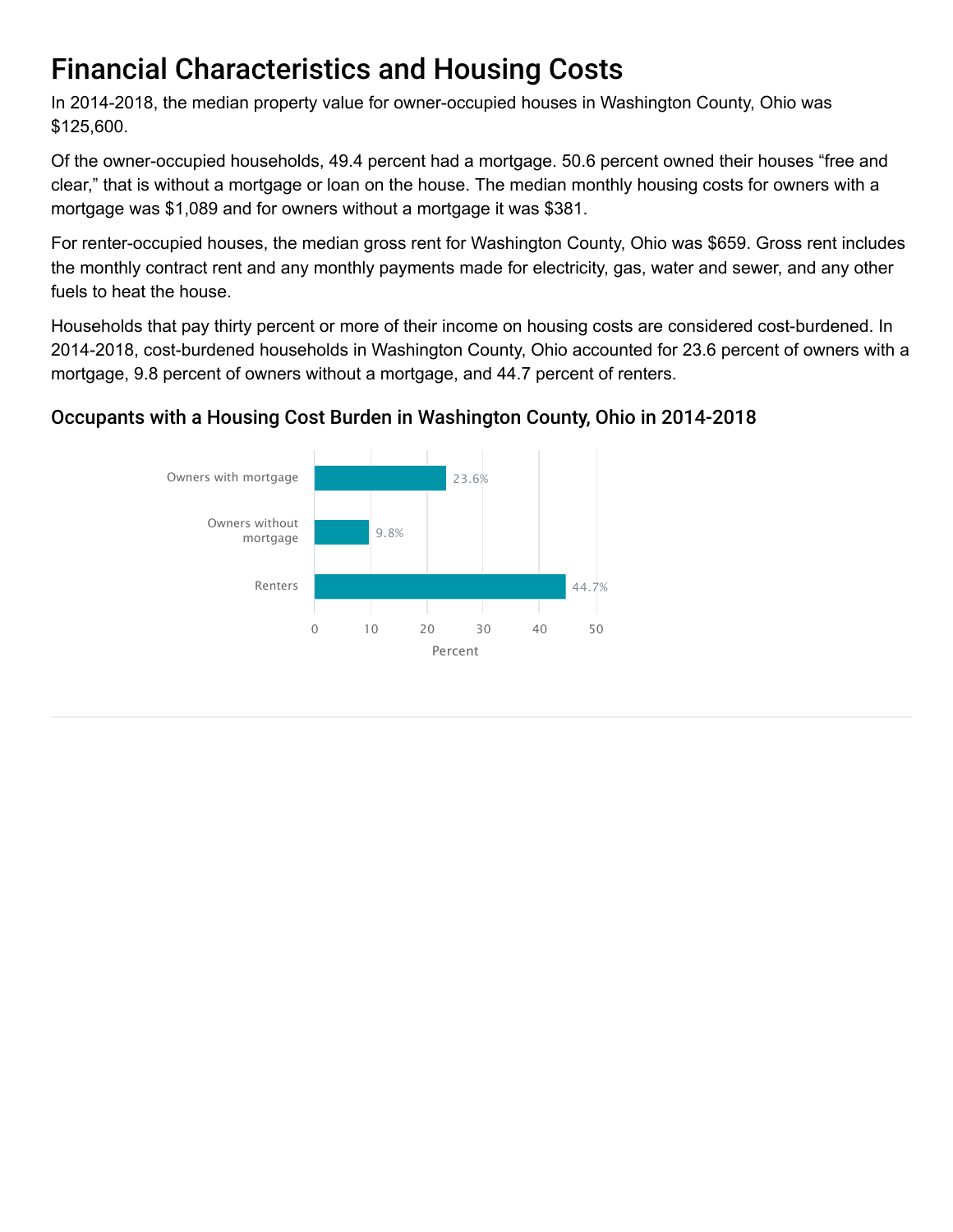# Computer and Internet Use

In 2014-2018, 80.7 percent of households in Washington County, Ohio had a computer, and 70.2 percent had a broadband internet subscription.

An estimated 70.2 percent of households had a desktop or laptop, 62.7 percent had a smartphone, 48.2 percent had a tablet or other portable wireless computer, and 1.7 percent had some other computer.



#### Types of Computers in Washington County, Ohio in 2014-2018